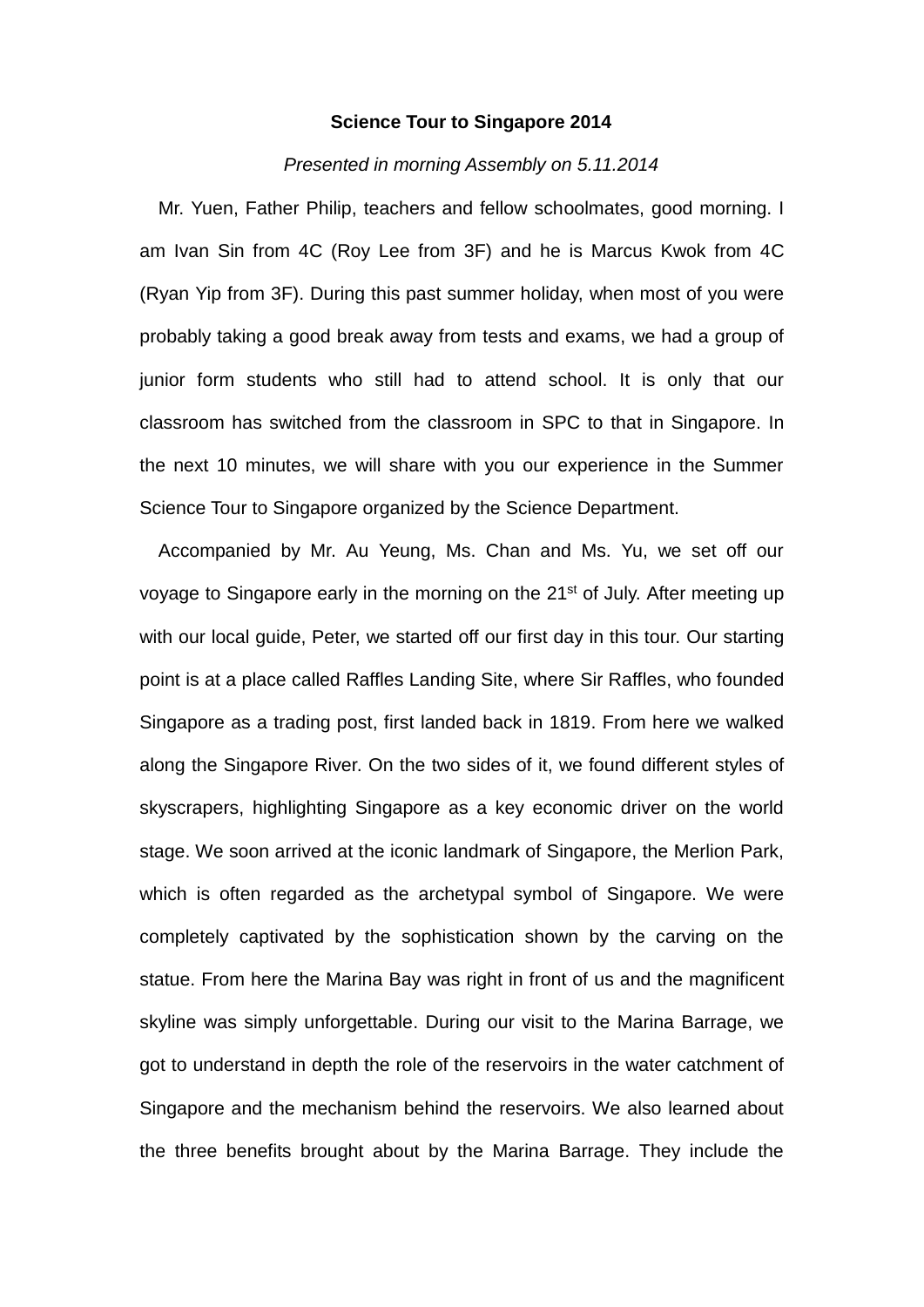flood control, water supply and lifestyle attraction. When the day was about to end, we dined in Lau Pa Sat where the food was reasonably priced, yet of very good quality. For most of us, Hainanese Chicken Rice would probably rank top among the other dishes as it is often known as a Singapore's national dish. Another signature dish is Laksa, which is a Peranakan dish consisting of noodles, fishcake, eggs and cockles, cooked in a spicy coconut broth. On top of these two signature dishes, you definitely should not miss out 'Mango Milk Ice' as it is probably the most popular dessert amongst us in this tour as its freshness appeals to all of us.

On the second day, we woke up very early for a morning walk at the Bukit Timah Nature Reserve. The hill is named the highest in Singapore though its height is in no way higher than that of a ferris wheel. Walking up the hill was not tough at all, compared to any of those hiking trails in Hong Kong. It was undoubtedly enjoyable. The Nature Reserve and the Tropical Rainforest are extremely alike. They are both rich in a huge variety of rare species which cannot be found in Hong Kong. We were amazed by the biodiversity and the natural habitats in Singapore. We were very impressed by how successful Singapore was in striking a good balance between conservation and economic development. This explains why Singapore is seen as an economic hub, but at the same time a large source of natural habitats. It took us approximately an hour to reach the top of the hill and return to the starting point. Before long, we headed to the most breathtaking tourist attraction in Singapore - the Universal Studio located on Sentosa Island.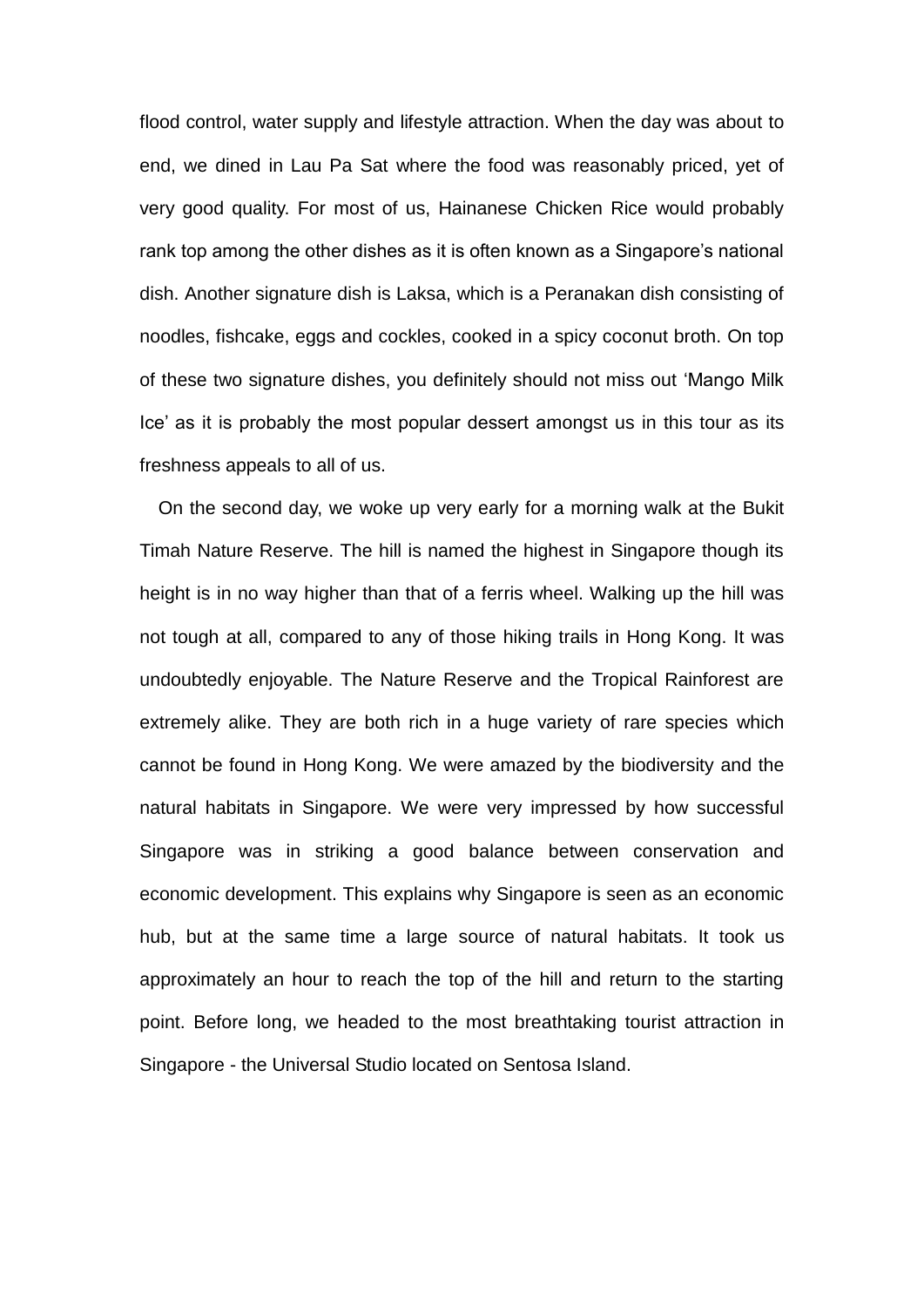The Park consists of seven parts, the Lost World, Madagascar, Far Far Away, Ancient Egypt, Sci-Fi City, Hollywood and New York. Each zone was built on basis of a blockbuster movie or a popular TV show, featuring its own unique attractions, character appearances, dining and shopping areas. We rode on a lot of roller coasters and watched some shows, such as the Shrek 4-D adventure in Far Far Away, and the Water World. Certainly the most enjoyable one is Transformers, a hyper-realistic 3D ride in the Sci-Fi City based on the action flick of the same name as the game. The day might have been a tiresome and grueling one, we could not deny that the day was perfectly satisfactory. Our visit to Universal Studio certainly made one of the most enjoyable parts of the tour. At the same time, it helped us reflect on how crucial technology development was in the long-term planning of tourism.

On the third day, we paid a visit to the Singapore Centre on Environmental Life Sciences Engineering (SCELSE) at the Nanyang Technological University. There, we were introduced to a research project about biofilms. We found out more information about what they were, how they were formed, their history and applications. After a talk given by the postgraduates, we went to their laboratories, which are well-equipped with a number of delicate and sophisticated instruments. All of us were completely fascinated by the microscope which is able to display the 3D image of microbial structures. The most impressive one should be the super computer, its capacity in handling 500 TB of information in 1 second is absolutely remarkable. Then, we had our visit to the Sungei Buloh Wetland Reserve, which is a nature reserve in the northwest area of Singapore. We had a more concrete picture of what a wetland is and we could even view Malaysia across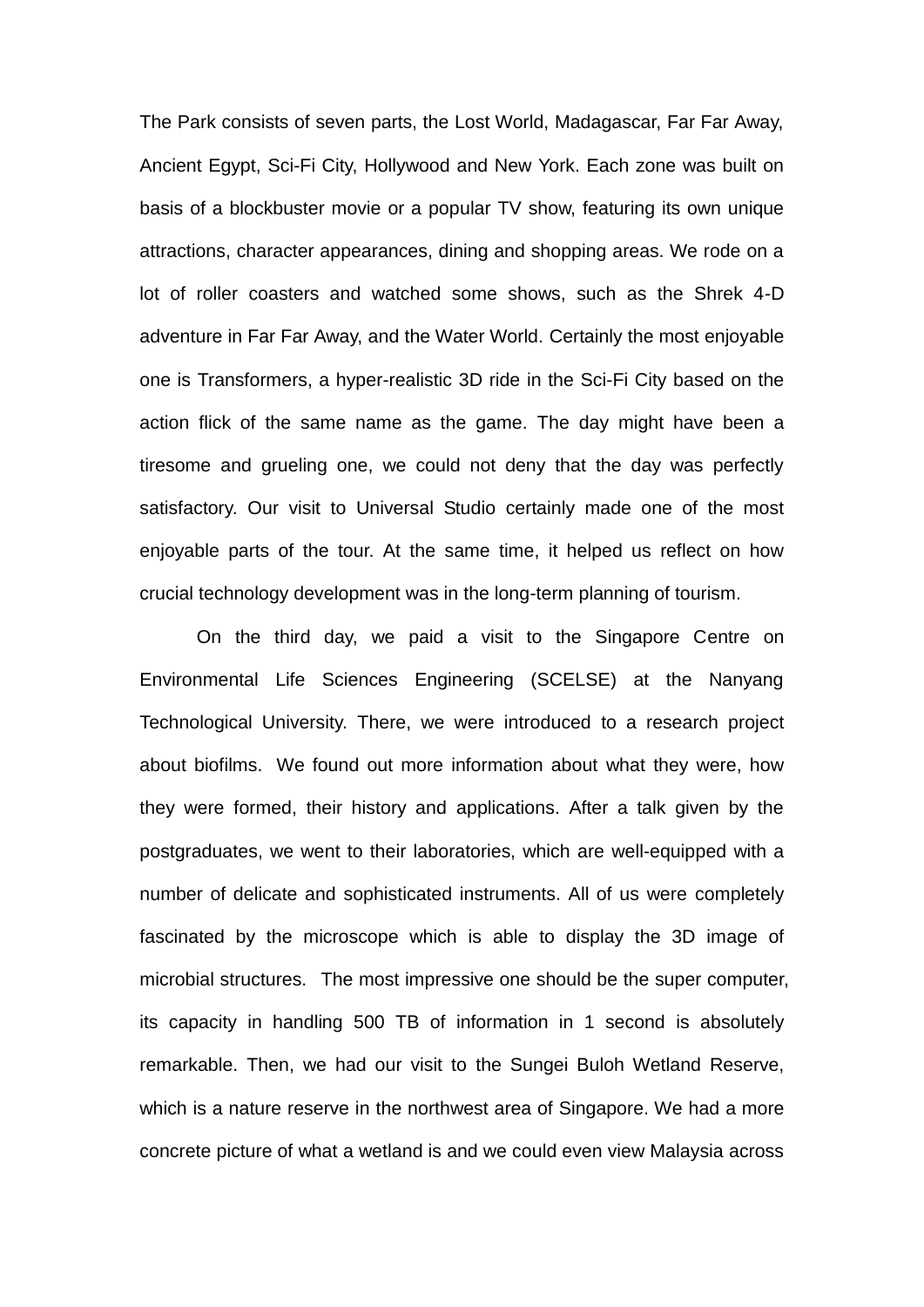the river. After the visit to the Sungei Buloh Wetland Reserve, we traveled to the NEWater factory to learn how it produces NEWater. It is able to convert sewage water to bottled water that is safe to drink by three steps: Ultrafiltration, Reverse Osmosis and Ultraviolet Disinfection. You might have no ideas what these three steps mean, but surely it was an eye-opening experience for us all to see how sewage water was then all clean for our consumption. We were so delighted to be given a bottle of NEWater. The taste of it – is just as good as a bottle of Perrier.

On the fourth day, we had an exchange program with Anglican High School. First, we attended a science lesson on renewable energy. We built our own solar toy, and immediately took it out to the outdoor for a test. Although the lesson was of a respectable duration, it was undoubtedly meaningful. After that, student ambassadors of AHS took us on a campus tour and had lunch with us. We learned about the history and the facilities of the school and also the efforts done by the school in the maintenance and preservation of a green environment. We also knew more about their school life in Anglican High School. We definitely had a good time with the local students – they are so warm, friendly and unreserved. In the afternoon, we went to the Science Centre. We learned a lot more about various theories of different branches of science and their implication to our daily life. After an early dinner, we visited the Night Safari where we watched an animal show and went on a tram ride to observe night activities of nocturnal animals like Malayan tigers, lions, elephants, oxen…

On the fifth day, we went to the Jurong Bird Park. In the park, we could have a chance to have a closer look at the birds of different kinds: the